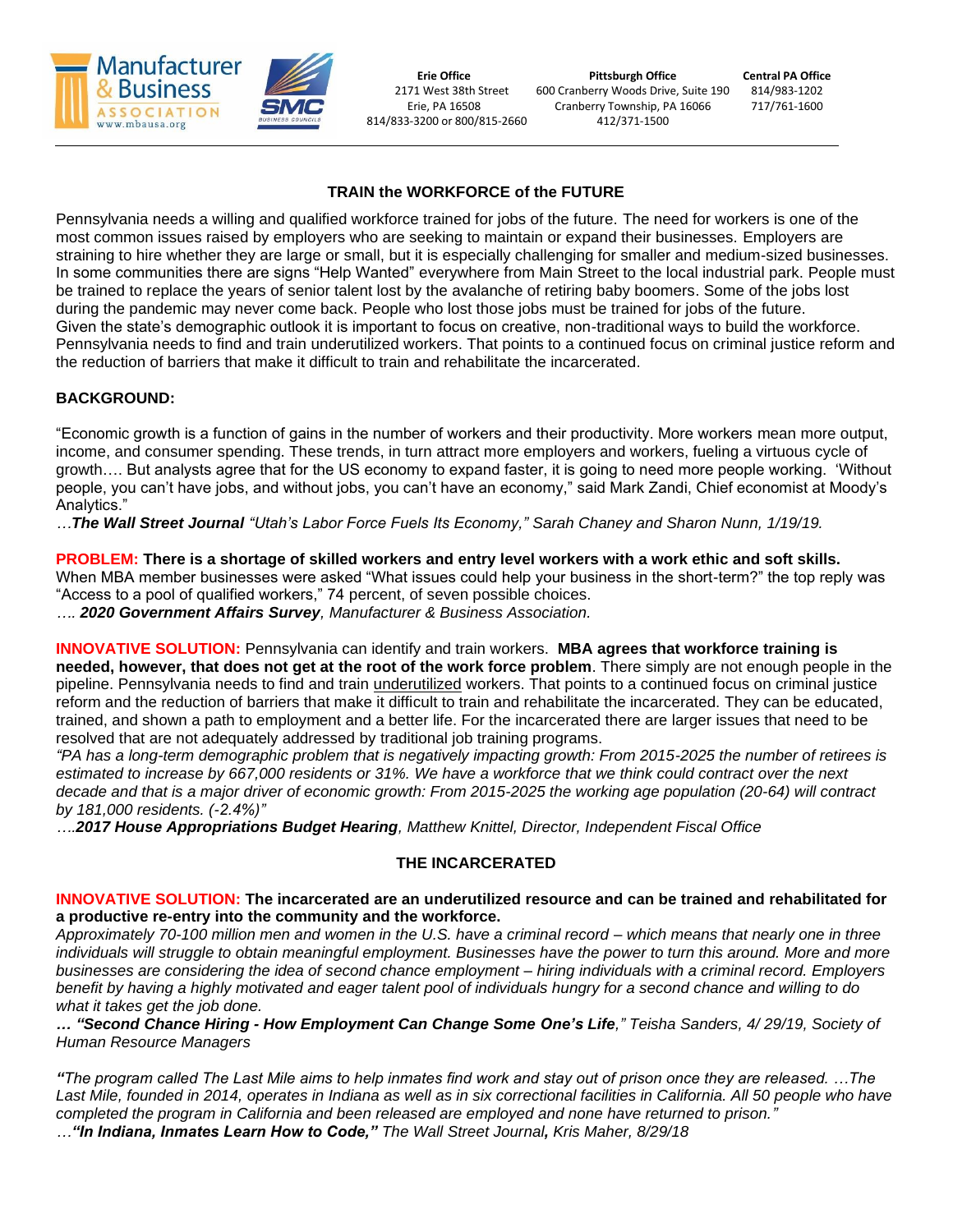## **PENNSYLVANIA HAS ADOPTED SOME SOLUTIONS BUT MORE ARE NEEDED**

**More education and workforce training are needed during incarceration.** Data shows that every \$1 spent on education in prison saves taxpayers \$5 in related incarceration costs. In addition, Pennsylvania should remove barriers to post-prison employment to ensure inmates that receive job training can use it after their release.

### **BACKGROUND:**

**Education:** There is hope. Data have shown the value of education for inmates. According to the World Population Review, 2021, Pennsylvania's recidivism rate is 46 percent meaning ex-offenders returning within a year. However, a 2014 RAND Corporation study concluded that people who participated in educational programs while incarcerated "had a 43 percent lower chance of recidivating than those who did not." In other words, with some education nearly half would not have returned to prison. That is the return on investment for education of the incarcerated.

**Workforce Training:** People currently in prison in Pennsylvania can participate in programs to qualify to practice cosmetology, electrical engineering, plumbing, welding, and other skilled vocations. They should be able to utilize those skills and qualifications to gain stability in their lives after incarceration. Not only does helping people in prison learn job skills improve their chances of not reoffending once released, but it also provides an opportunity to train more people for careers that need workers.

**PROBLEM:** Training is not available in all facilities. There were roughly 46,000 inmates in 2018-2019. As of December 2019, there were only 5,789 inmates in Pennsylvania prisons who had earned vocational certifications. Many people walk in with nothing and many walk out with nothing and find the only way to survive is to revert to criminal behavior.

*"Factors contributing to recidivism include a person's social environment and community, their circumstances before incarceration, events during their incarceration, and one of the main reasons, difficulty adjusting back into normal life. Many of these individuals have trouble reconnecting with family and finding a job to support themselves."* …[.https://worldpopulationreview.com/state-rankings/recidivism-rates-by-state](https://worldpopulationreview.com/state-rankings/recidivism-rates-by-state)

**INNOVATIVE SOLUTION:** Pennsylvania prisons need to do better. Otherwise, it is only perpetuating a vicious, useless cycle. A better path is to have workforce training available for the incarcerated. Training is not for everyone; but some can be incentivized to take advantage of it so they can move into the workforce more easily upon their release. Training in trade skills learned through apprenticeships ideally will result in an adequate level of competency to pave the way to a living wage on release.

One of employers' top concerns is the lack of soft skills. Training can emphasize soft skills such as teamwork, communication, dependability, being on time, meeting goals, all part of a good work ethic.

Everyone needs a job. A good job makes it possible to survive financially outside of prison, and equally as important, a good job contributes to self-esteem.

**PROBLEM:** Although there is a shortage of skilled and willing workers, employers may be reluctant to hire ex-offenders. Some may have tried unsuccessfully in the past and may not be willing to try again. Many will be uncertain and legitimately concerned about the "what ifs."

**INNOVATIVE SOLUTION:** What would really alleviate the unease for employers' is a financial incentive and more important, liability protection for hiring an ex-offender.

Providing narrow liability insurance to employers who hire individuals with criminal records will expand the workforce pool and provide such individuals with job training and stable, long-term employment.

A Northwestern University 2017 [study](https://poseidon01.ssrn.com/delivery.php?ID=373087070022103005084097114121005018017088025072063003074023123092025106002115099002045016030042041027026000028080103115084126055081055054007095091105118127072111058058016099089086096075070070083012073088080121123019124017071082116080064065072005085&EXT=pdf) finds that—despite more difficulty obtaining legitimate employment—once hired, *employees with criminal backgrounds are much less likely to quit their jobs, have longer job tenure, and no more likely to get fired or commit workplace misconduct than their non-ex-offender counterparts*. 1

<sup>1</sup> Dylan Minor, Nicola Persico, Deborah Weiss, "Criminal Background and Job Performance," Northwestern University (2017), [https://papers.ssrn.com/sol3/papers.cfm?abstract\\_id=2851951&download=yes.](https://papers.ssrn.com/sol3/papers.cfm?abstract_id=2851951&download=yes)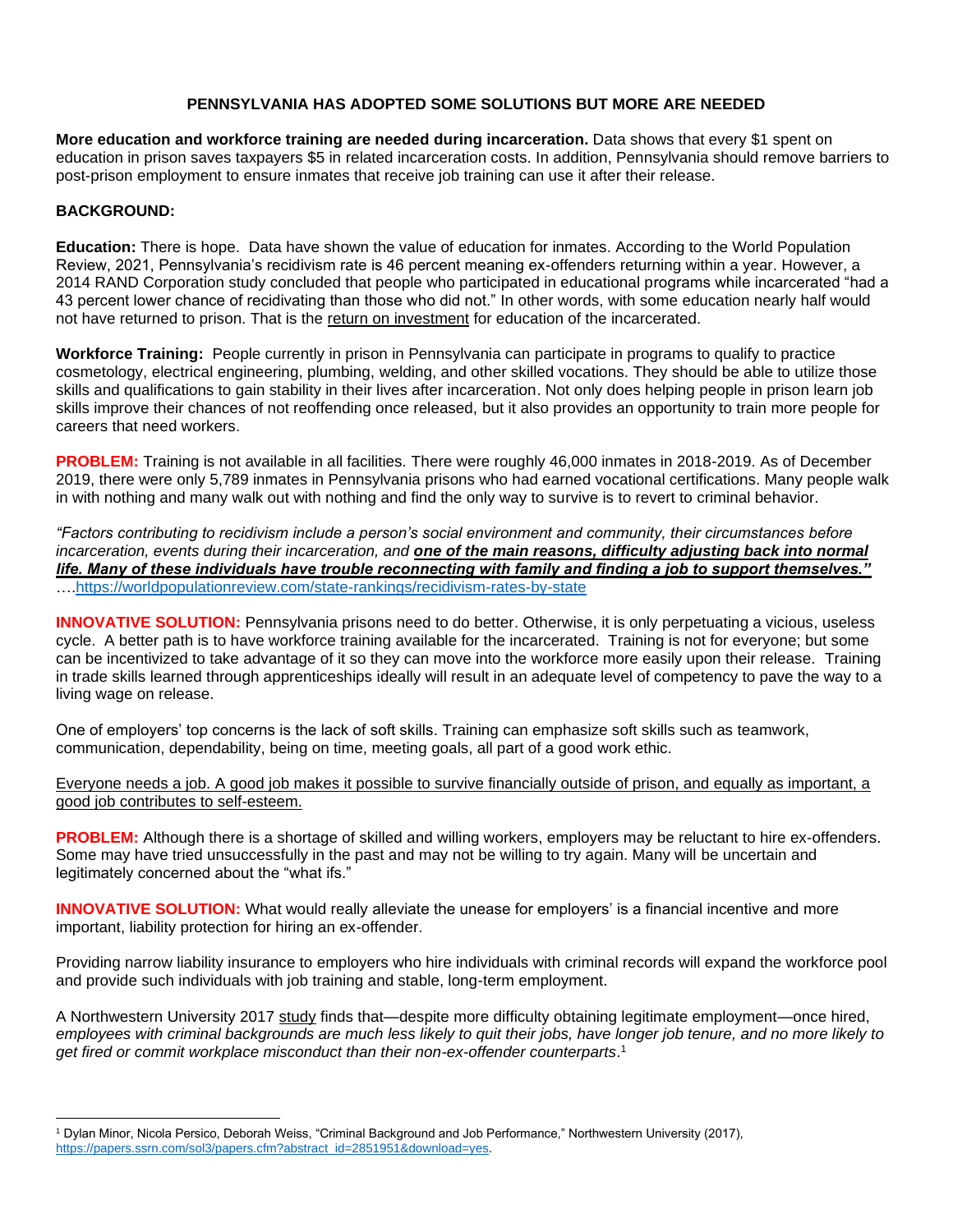Employers most strongly justify not hiring ex-offenders because they would be vulnerable to negligent hiring lawsuits, as most insurance companies do not cover people with criminal records for workplace misconduct.

Therefore, pursuing innovative reforms to offer liability coverage will diminish barriers to hiring ex-cons—benefiting both community employment and public safety. Such liability protection, which could be implemented through legislation or a trial study/grant, will require clear definitions and parameters, including:

- Employers would be protected from lawsuits based *solely* upon an employee's criminal record*.*
- An employee's criminal record can only be introduced into a liability suit if the conviction was directly related to the nature of the employee's work and conduct forming the basis of the suit. In other words, liability would not protect employers who knowingly deploy employees whose underlying criminal offenses reasonably preclude work safety.

# **A HISTORY of CRIMINAL JUSTICE REFORM LEGISLATION in PENNSYLVANIA**

The term "criminal justice reform" refers to efforts to change facets of the criminal justice system to make it fairer and more equitable for all defendants. In Pennsylvania, this change has also been undertaken with the intent to reduce corrections costs.

- The United States incarcerates the largest share of its population of any country in the world. Approximately 700 out of every 100,000 residents is behind bars. Pennsylvania's rate is even higher, at roughly 725 per 100,000 people.
- The state Department of Corrections spent \$2.6 billion in the 2018 -19 fiscal year to incarcerate approximately 46,000 people.
- Roughly \$101 million of that total is spent every year to incarcerate people who have committed no new crimes but have instead technically violated their probation or parole by, for example, missing curfew.

### **Justice Reinvestment Initiative (JRI 1)**

The state launched its JRI 1 effort in 2015. It was preceded by JRI in 2011-2012 when PA started the process of employing a data driven JRI approach to reduce corrections spending and reinvest a portion of the savings generated to increase public safety. The primary goals of Act 122 were to address:

- The size of Pennsylvania's incarcerated population
- Recidivism rates
- Inefficient parole processes

Since the passage of JRI 1, Pennsylvania's prison population has declined significantly. According to the Department of Corrections, prison population is 26.8 percent lower than projections without JRI 1, and the \$2.6 billion annual budget is 23.3 percent lower than projections without JRI 1 — resulting in an estimated savings of roughly \$543 million.

• Approximately 46,000 people were incarcerated in 2019, a 10.8 percent decrease since JRI 1 was passed and implemented in 2012.

### **Justice Reinvestment Initiative JRI 2**

The bulk of JRI 2 was passed by the General Assembly in December 2019 and became law. The intent of this legislative initiative was the same as JRI 1: to reduce corrections spending and reinvest savings in strategies to reduce recidivism and improve public safety.

**The list of Pennsylvania's criminal justice reforms is long and revolutionary.** Pennsylvania leads the nation with steady advancement of commonsense, bipartisan criminal justice reforms. Governor Wolf signed the following legislation between 2018 and 2020.

- Passed a Clean Slate Law, the first state in the nation to do so. It helps those who have committed low-level offenses and have paid their penalty get back on the path to a blemish-free record. It removes some types of criminal records from public databases. It makes it easier for people convicted of nonviolent crimes that occurred more than 10 years ago to move past the stigma of having a criminal record. Clean Slate prevents employers and landlords from using criminal cases against potential employees and tenants by removing those cases from public view.
- Created a fair chance hiring policy for state government. The policy removes the criminal conviction question, known as "banning the box" from non-civil service employment applications for agencies under the governor's jurisdiction.